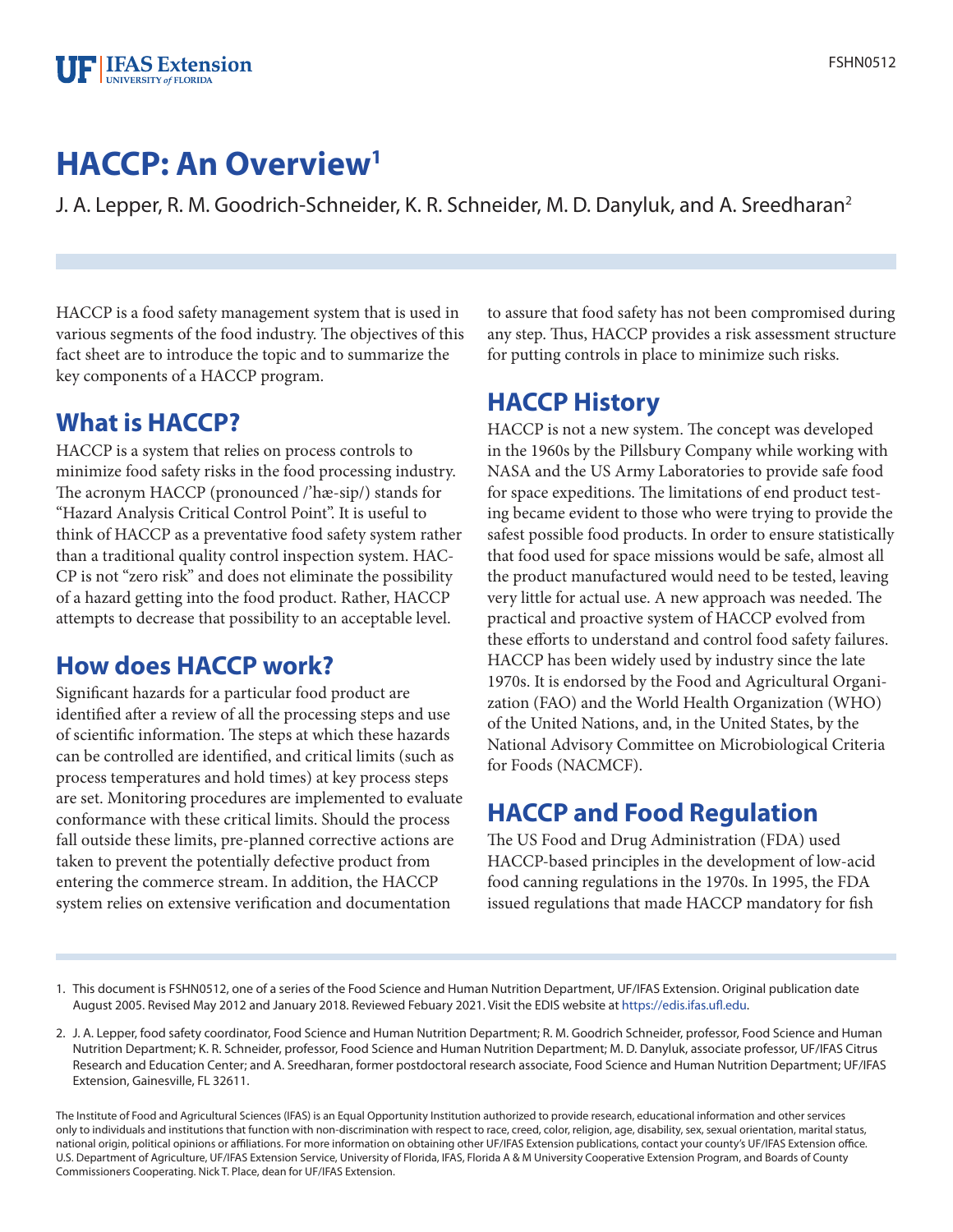and seafood products, and issued regulations for mandatory HACCP in juice processing and packaging plants in 2001. In addition, a voluntary HACCP program was implemented in 2001 for Grade A fluid milk and milk products under the cooperative federal/state National Conference on Interstate Milk Shipments (NCIMS) program. The FDA has also implemented pilot HACCP programs for a variety of other food processing segments as well as for retail foods. HACCP has also been implemented by the USDA. In 1998, USDA's Food Safety and Inspection Service (FSIS) mandated HACCP for the nation's meat and poultry processing plants. Currently, HACCP systems are utilized for pathogen reduction in over 6,500 raw meat and poultry plants.

# **HACCP and the Food Safety Modernization Act (FSMA)**

The newly legislated Food Safety Modernization Act (FSMA) incorporates the mandatory use of science-based, preventive food safety programs in several segments of the food industry, including produce. Seven foundational rules provide the framework for the industry to mitigate food safety risks and afford FDA new enforcement authorities and tools to strengthen compliance. While certain exemptions may apply, any food operation or facility should be cognizant of these principles. Facility practices and classifications often change, which may cause those entities to be subject to rules at a later date. Furthermore, employing food safety mitigation strategies is a good practice, because any food supplier can impact consumer health. To successfully implement such sweeping reform, collaboration and enhanced partnerships are necessary. The seven foundational principals are found below:

- Produce Safety Rule
- Preventive Controls for Human Food
- Preventive Controls for Food for Animals
- Foreign Supplier Verification Program
- Accredited Third-Party Certification
- Mitigation Strategies to Protect Food Against Intentional Adulteration
- Sanitary Transportation of Human and Animal Food

Of these seven rules, the preventive controls rules for human and animal food are the two that incorporate some familiar HACCP-based principles to control identified hazards requiring preventive controls. Provisions regarding human food are delineated in the Current Good Manufacturing Practice, Hazard Analysis, and Risk-Based Preventive Controls for Human Food (PCHF) Rule. Major

differences between the traditional HACCP programs and PCHF are improved and expanded principles to minimize the current burden of foodborne illness and reduce the large number of preventable recalls. While HACCP principles have been integrated into the new regulations, PCHF has been made more rigorous, such as by incorporating specific language for allergen control and including other preventive controls in addition to process preventive controls, such as supply chain and sanitation preventive controls. Similar to HACCP, PCHF is aimed at significantly minimizing or preventing known hazards or hazards that are reasonably foreseeable. Updated Current Good Manufacturing Practices (GMPs) have been reorganized from Title 21 of the Code of Federal Regulations (CFR) Part 110 to 21 CFR Part 117. Much like HACCP, some identified hazards will be mitigated by GMPs unless further control is needed; e.g., preventing recontamination of a finished product exposed to the environment. While HACCP identifies process-oriented controls that mitigate potential hazards, PCHF further differentiates hazards requiring control into five control categories mainly regarding processes, food allergens, sanitation, and the supply chain. In the event a control is established, a recall plan is required and would be considered another control, whereas for HACCP, a recall plan is not required. Furthermore, as emerging risks occur, new hazard components may need to be evaluated. Unlike HACCP, radiological concerns are now considered a potential chemical hazard, which would be relevant for facilities where these hazards could be found in the surrounding environment. Thus, the 3-year minimum timeframe to reevaluate a company's food safety plan (FSP) required for PCHF should be conducted as frequently as necessary.

HACCP is an internationally recognized program that has been implemented in many other countries (e.g., European Union countries, Canada, Australia, and New Zealand) and is a high priority program under the Codex Alimentarius, the world food safety authority. In the US, HACCP programs are still required for meat products, seafood, and fresh juice, while the new PCHF covers most other processed foods. Some entities can easily determine if the activities conducted are covered by PCHF, such as producing a frozen entrée, a breakfast bar, or a salad kit. For those entities with a more complex structure, it is recommend to submit an inquiry to FDA's Technical Assistance Network (TAN) to determine compliance, which is found on FDA's website (https://www.fda.gov/Food/GuidanceRegulation/ FSMA/ucm459719.htm).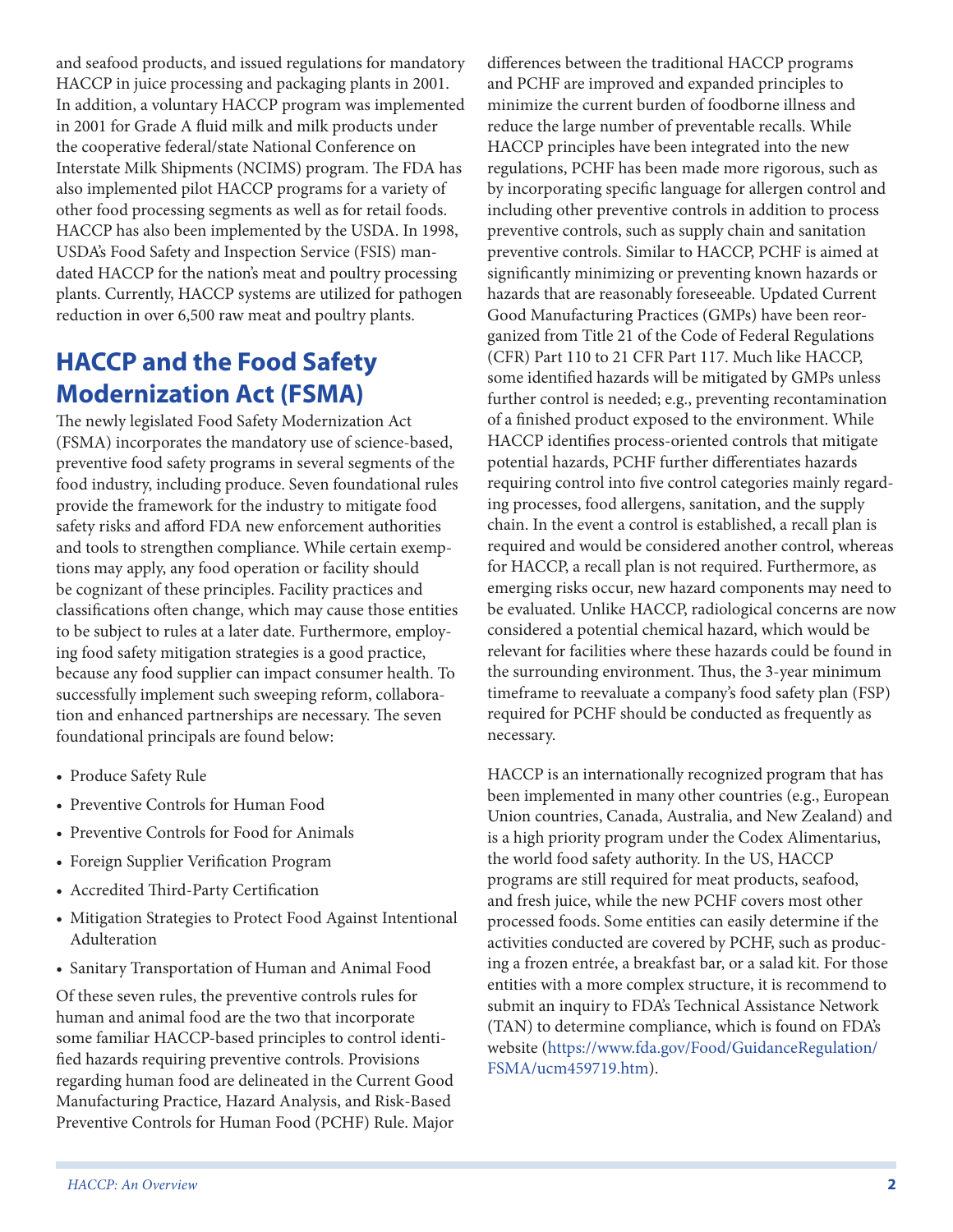Implementation of PCHF also mandates the preparation and review of the FSP to be managed or overseen by an individual qualified through adequate training or job experience. This requirement can be satisfied by a company employee or an external consultant meeting the qualifying criteria. To review further information covering the new FSMA regulations, search for FSMA fact sheets on the EDIS system (http://edis.ifas.ufl.edu).

# **Prerequisite Programs**

HACCP is not a stand-alone program, and the necessary prerequisite programs must be in place prior to its full implementation. Prerequisite programs are practices and/or conditions needed prior to and during HACCP, which are an essential part of the overall food safety plan. Typical prerequisite programs include Good Manufacturing Practices (GMPs), raw material control programs, vendor certifications, sanitary standard operating procedures (SSOPs), and recall and traceback procedures. Examples of GMPs include sanitary facility design, proper pest control procedures, and the provision and upkeep of handwashing and sanitary facilities. SSOPs can include provisions for minimizing cross-contamination in the plant, maintenance of a potable water supply, and specific practices to ensure the sanitation of the facility and individual pieces of equipment within the necessary for successful implementation of HACCP.



Figure 1. Word cloud, or Wordle, illustrating many words associated with HACCPs, including GAPs, GMPs, traceback, and intervention. Credits: CC BY 2.0

#### **What hazards need to be controlled?**

Foodborne hazards controlled through HACCP include physical, chemical, and microbiological agents that have the potential to cause an adverse health effect when a food containing them is consumed and that are reasonably

likely to occur if not controlled. While consumers have historically been most concerned with chemical hazards, such as pesticide residues and heavy metal contamination, microbiological contaminants and allergens have been the recent focus of public health officials. The HACCP system addresses and controls all significant hazards associated with a particular product.

# **Principles of HACCP**

There are seven principles integral to HACCP:

- Principle 1—Conduct a hazard analysis. Potential hazards associated with a food are identified, along with measures to control those hazards.
- Principle 2—After evaluating all processing steps, determine the critical control points (CCPs). CCPs are points in a food's production and processing at which significant hazards can be controlled or eliminated.
- Principle 3—Establish critical limit(s) for each CCP. Each CCP must operate within specific parameters to ensure the hazard is being appropriately and effectively controlled.
- Principle 4—Set up systems to monitor each CCP. Monitoring involves defining how the CCPs will be assessed, performing the monitoring at the appropriate time intervals, determining who will perform the monitoring, and, finally, maintaining the proper monitoring records.
- Principle 5—Establish corrective actions. When a critical limit is not met (a process deviation), proper actions must be taken. These can be both short- and long-term corrective actions. Appropriate records must be maintained.
- Principle 6—Establish verification procedures. Verification is used to confirm that the system is working properly and that procedures outlined in the HACCP plan are being followed.
- Principle 7—Record-keeping and documentation. This includes all records required in the various parts of the HACCP plan, as well as other key records such as sanitation logs, supplier agreements, and shipping documents.

# **Future of HACCP**

Domestic and international food regulators have increasingly focused on HACCP as a mandatory requirement for food processors and food handlers. With the advent of FSMA regulations, HACCP or HACCP-like systems will be mandated in additional segments of the food system for food facilities required to register under section 415 of the Federal Food, Drug, and Cosmetic Act (unless an